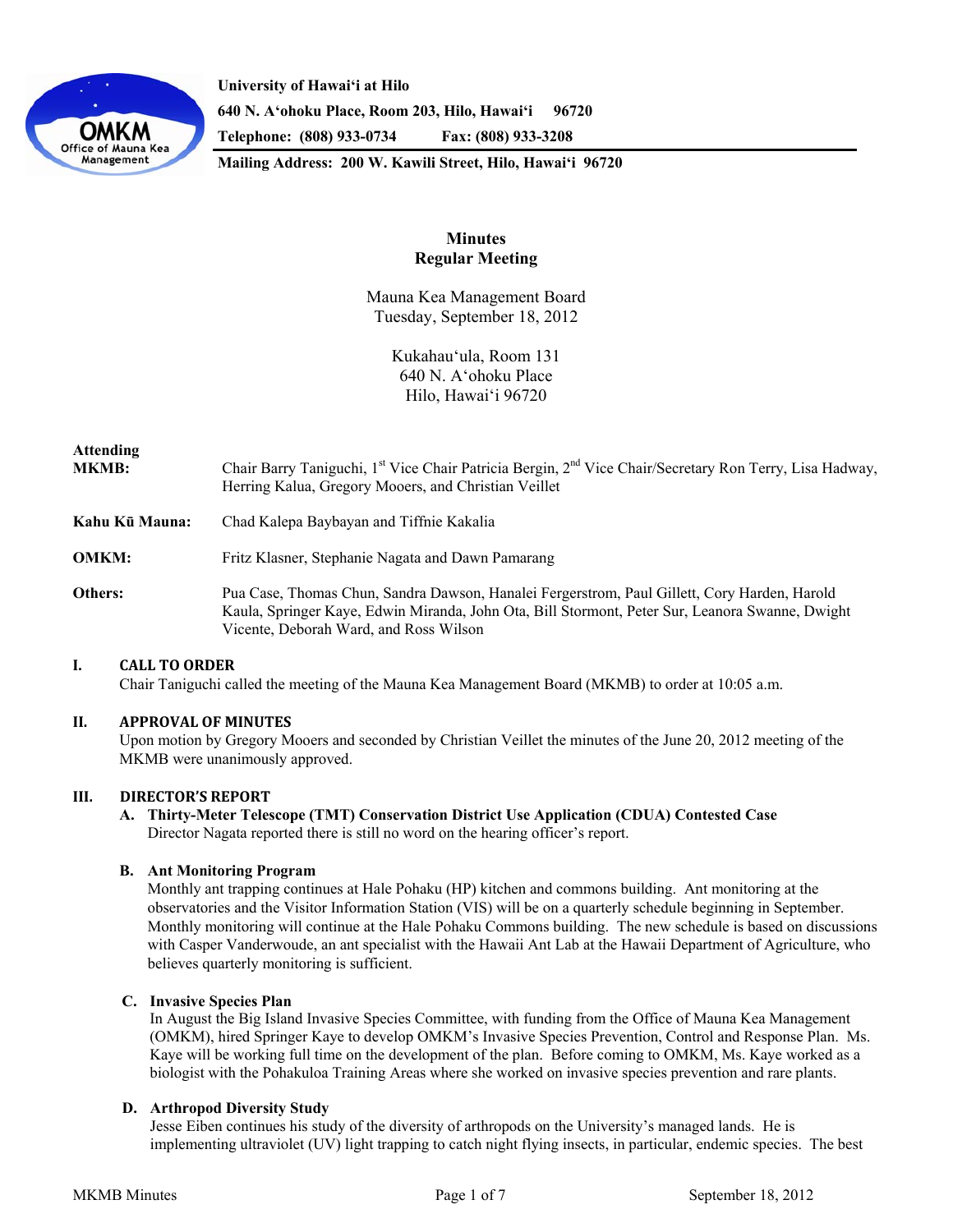conditions for light are under new moon and/or foggy conditions when temperatures are likely to be warmer. With the cooperation of the observatories, Dr. Eiben conducted his first UV light trapping in July during the full moon. The traps were placed on the west side of Pu'u Poliahu and near the Very Long Baseline Array (VLBA.) He did not catch anything that is not observed during the day. The UV light did not have an impact on the observatories. The next light trapping will take place this month between the new and quarter moon phase.

### **E. Summer Intern**

Summer intern, Jessica Kirkpatrick, is working with Fritz Klasner who is coordinating with Springer Kaye on the development of the invasive species plan. She is also assisting Dr. Eiben with his field trials for developing appropriate methods for trapping arthropods in various habitats.

## **F. Volunteer Day**

We had another successful volunteer day on August 11. About 20 volunteers collectively pulled  $30 - 40$  bags of fireweed. The next volunteer day is Saturday, September 22, 2012. The long-term goal is to prepare for restoration of native plants around the VIS.

The rangers have taken an interest in propagating mamane and planted several seedlings near the VIS which they grew from seeds found around HP.

#### **G. Office of Mauna Kea Management Website and Informational Brochure**

The first draft of the web page design template and content has been prepared. We hope to get this up and running within the next few months. The first draft of the informational brochure has also been prepared. This draft is mainly to address content. We are waiting for comments before we begin to make revisions.

## **H. Visitor Information Station (VIS) Parking**

The rangers have reported observing an increased number of visitors driving to the VIS resulting in parking overflow and congestion. Parking data dating back to 2010 was analyzed and shows there has been an increase in cars around the VIS for stargazing. OMKM is planning to do a traffic study to evaluate the current situation to help with designing additional parking and traffic flow.

#### **I. Visitor Information Study Survey**

A survey of visitors to Mauna Kea was conducted by the UH Hilo's Sociology Department under the supervision of Professor Alton Okinaka. Preliminary results corroborate the rangers' observations about the increase in the number of visitors. The majority of vehicles did not include anyone from the Big Island, and the ones that did have an island resident included someone who was a non-resident. More than 40% of the vehicles were 4-wheel drive which seems to reflect knowledge about requirements for going to the summit. Only 19% reported being privately owned and 65% were rental vehicles. On two occasions the road was closed due to inclement weather. At first many visitors were irritate, but came to accept the restrictions after the dangers and reasons for the closure were explained to them. Similarly, some visitors challenged the recommendation for using 4-wheel drive vehicles, but later accepted the reasons when the dangers of the road were explained to them. The summer data is still being analyzed, but no major changes are expected.

### **J. Speed Bumps**

Chief Ranger Scotty Paiva is working with the County Department of Public Works to determine the feasibility of installing speed bumps in front of the VIS. There is a concern about cars speeding by the VIS especially at night during star gazing and people crossing the road in the dark.

## **K. International Alpine and Subalpine Symposium**

The tropical alpine and sub-alpine symposium was a great success. There were about 30 speakers and panelists, many of whom traveled from great distances to share their research on tropical alpine ecosystems. The topics ranged from mountain climate change, to evolution in mountain ecosystems, to dynamics of ecosystems found in various alpine ecosystems. There was also a session devoted to research on Mauna Kea. A new network of communication was established among scientists dedicated to the study of tropical alpine and sub-alpine ecosystems, research collaborations are being discussed, and the realization that shared knowledge can play an important role in helping to protect our tropical high mountains including Mauna Kea.

## **L. Canada-France-Hawaii Telescope (CFHT) – 2013 Workshop**

CFHT will be holding a workshop next spring to brainstorm the possibilities for CFHT in the future. The purpose of the workshop is to bring together scientists to discuss possible concepts for the next generation CFHT. CFHT has also stated that their intention is to keep within the existing footprint of their facility.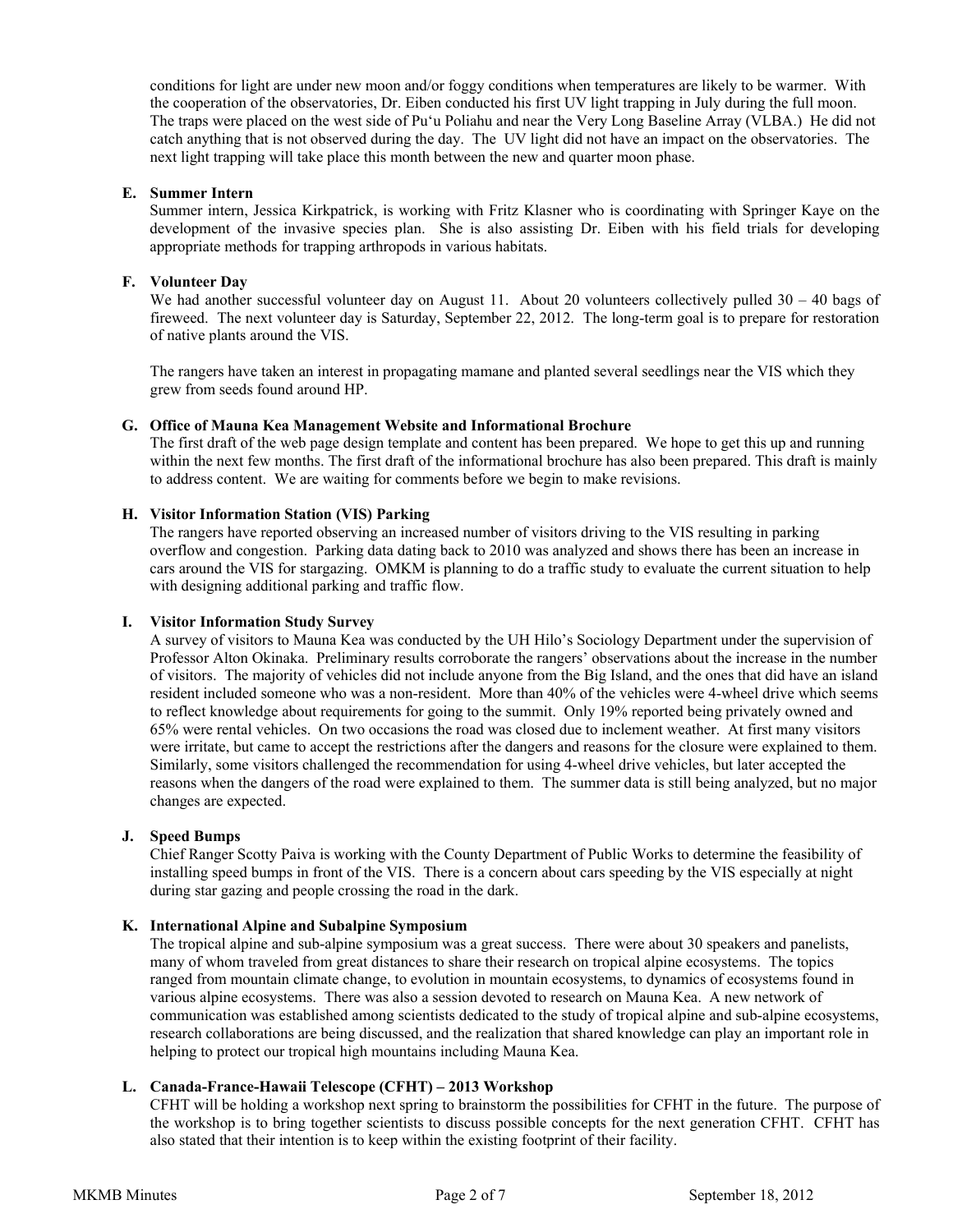# **IV. KAHU KŪ MAUNA COUNCIL (KKMC)**

Chad Kalepa Baybayan reported the Council reviewed the policies and recommendations for CR-7: Appropriateness of Constructing New Cultural Features and CR-9: Stacking of Rocks. The Council is also requesting Board approval to appoint Shane Palacat-Nelsen to the Council. In reference to the draft Burial Treatment Plan, Mr. Baybayan stated for the record that the Council recommends the treatment of exposed iwi include consultation with cultural and lineal descendants.

## **V. Committee Reports**

# **A. Environment Committee**

Fritz Klasner, on behalf of Ron Terry, reported the committee has been focusing on the implementation of the various elements of the Comprehensive Management Plan (CMP), and to identify all the research and information gaps in the CMP, especially the Natural Resources Management Plan (NRMP) to communicate those to different elements of the University System to help promote research and understanding of what is up on the mountain. There is a UH Hilo Computer Science class interested in a project to develop a Smartphone application to help identify and report both native and non-native plants species on Mauna Kea. If anyone is interested in volunteering this Saturday, please let him know. There is still space available.

# **VI. NEW BUSINESS**

## **A. Kahu Kū Mauna Council Nominee**

The Kahu Kū Mauna Council requested the approval of the appointment of Shane Palacat-Nelsen for membership to the Council. Pursuant to the 2000 Mauna Kea Science Reserve Master Plan, the Mauna Kea Management Board is charged with approving candidates for membership to Kahu Kū Mauna.

The Council interviewed Mr. Palacat-Nelsen at its August 14<sup>th</sup> meeting and approved his nomination. Mr. Palacat-Nelsen has over 30 years of study and practice in hula, chant, and traditional activities including farming, fishing, dye making, and gathering practices. He is active in the community and is a member of various Native Hawaiian organizations including the Association of Hawaiian Civic Clubs.

## Action

It was moved by Ron Terry and seconded by Gregory Mooers to approve the nomination of Shane Palacat-Nelsen to the Council. The motion was carried unanimously.

## **B. Thirty-Meter Telescope (TMT) – Proposal to Conduct a Geotechnical Study of the Soil Subsurface Underneath its Proposed Telescope Facilities**

TMT is requesting approval to conduct a geotechnical study of the soil subsurface beneath its proposed telescope facilities. The purpose is to obtain information about the layers of rock created by lava flows, soil composition such as ash, cinder or clinkers, and the existence of voids such as lava tubes or cavities. The information will help in the development of the preliminary design of the foundations for the telescope, enclosure and support building, as well as proposed locations of a crane that will be used during construction. This is a study not a construction activity.

TMT is proposing two complementary survey methods for studying the subsurface: A ground penetrating Radar (GPR); and a Multichannel Analysis of Surface Waves (MASW). Neither method involves excavation or ground moving activities.

The GPR sends microwave signals into the ground and measures the reflection of the signal off changes in the ground such as solid lava to cinders, a crack in the rock, or a void in the ground. The energy emitted is about one percent of the power of a cell phone and falls within the range of an FM radio broadcast signal. The GPR consists of taking measurements along survey transects in and around the center of the location of the proposed dome. It is anticipated there will be approximately six to twelve survey sets. The GPR instrument is portable and will be hand carried. The survey points will be located using the commonly used Differential GPS surveying equipment, which is used for surveys for highway construction and staking of home lots. The GPR is used in archaeological studies to discern subsurface conditions and in the location of potential burials.

The MASW consists of creating vibrations in the soil and measuring the reflections of the vibrations off the changes in the ground. The vibrations are created by striking the ground with a sledge hammer through a steel plate placed on the ground. To prevent damage to the rocks, a rubber mat will be placed on the rock with the steel plate placed over the mat. The vibrations are measured by a set of 24 geophones placed along the transect line. The geophones themselves do not send out any type of signal. The location of the survey transects will be similar to the GPR.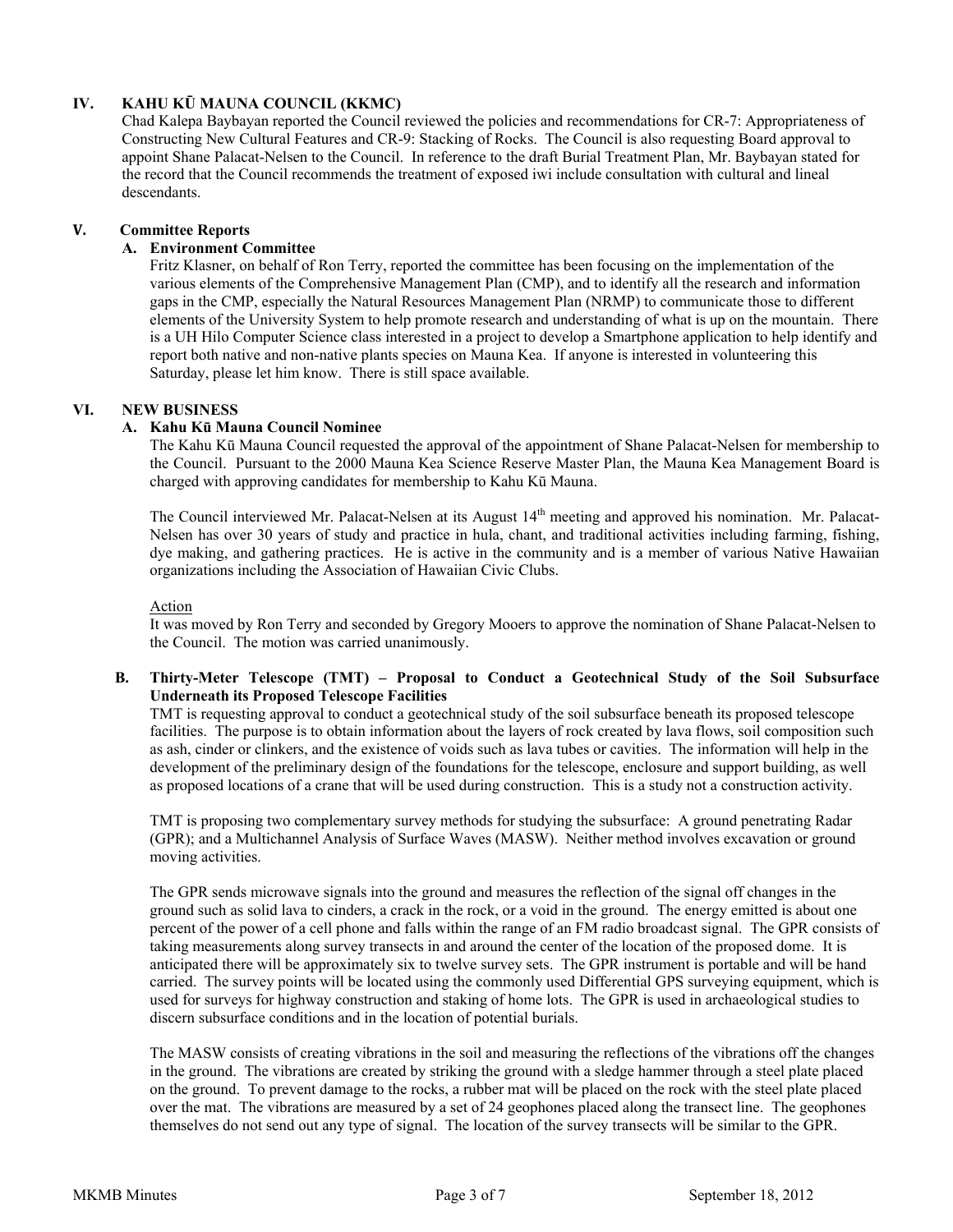To get a full picture of the subsurface TMT is asking that they extend some of their survey points beyond the existing footprint of their site. For the GPR they may need to extend 45 feet beyond the edge of the footprint and for the MASW approximately 75 feet. They will not know until they do their initial set of surveys. To be on the conservative side they are asking for permission to go out as far as 100 feet. There is an archaeological site located above the TMT site, but the 200 foot buffer zone does not intersect the proposed survey area.

## Kahu Kū Mauna Council

Kahu Kū Mauna reviewed this study proposal and does not have objections. The Council, however, emphasized that the information obtained in the study be made available to OMKM and the public as proposed by TMT. Further, the Council requested that the data collected be analyzed for the purpose of detecting potential archeological sites, especially burials.

### DLNR Permit/Approval

It is anticipated that this study will take approximately two to three weeks to complete. Pursuant to HAR 13-5-22 a permit is not required if it meets the following:

*Basic data collection, research, education, and resource evaluation that is temporary (less than thirty days) and results in negligible ground disturbance (small gauges or monitoring devices) and does not involve a land use (e.g., botanical, archaeological, fauna surveys).*

## CMP Compliance

The proposal has been reviewed for CMP compliance. TMT addressed and/or submitted measures to address appropriate and relevant CMP management actions.

## OMKM Recommendation

- 1. Based on the following, OMKM recommends approval of this study:
	- No excavation or ground movement activities are involved.
	- − There are no archaeological sites in the immediate area of the proposed study, and results will be analyzed to verify this finding.
	- The impact to the immediate surroundings is negligible.
	- Study will yield information about the geology of the area.
	- − Study will yield information about potential covered archaeological sites, including burials. This will help ensure the validity of the existing OMKM sponsored inventory and proactively identify potential concerns prior to construction.
	- − It complies with applicable CMP and sub plan management recommendations.
	- This study is allowed under DLNR Conservation District rules.

## Conditions

OMKM recommends the following conditions:

- 1. TMT shall notify OMKM in writing when it plans to commence activities.
- 2. TMT shall implement the following measures, as well as resource protection measures described in its proposal:
	- − TMT shall avoid using a survey point where plants (e.g., ferns, mosses, lichens, or grasses) are found growing by relocating to an adjacent or nearby spot.
	- − TMT shall ensure that loose tools or equipment are not left on the job site at the end of each day by its contractor or by TMT personnel.
	- − In the event of high wind conditions precautions will be taken to prevent debris from being blown from the site.
	- − All waste material generated will be removed and disposed of properly; all perishable items, including food, wrappers and containers shall be removed at the end of each day.
	- − To prevent the introduction of non-native species all supplies, equipment, and vehicles be thoroughly cleaned before being brought to Mauna Kea.
- 3. TMT shall include in its evaluation of data potential archaeological sites, including burials.
- 4. TMT shall allow OMKM rangers to visit and monitor activities.
- 5. TMT shall notify OMKM in writing when it has completed the study.
- 6. TMT shall make available to OMKM data in an unrestricted (public domain) format, including industry standard metadata, collected from this study.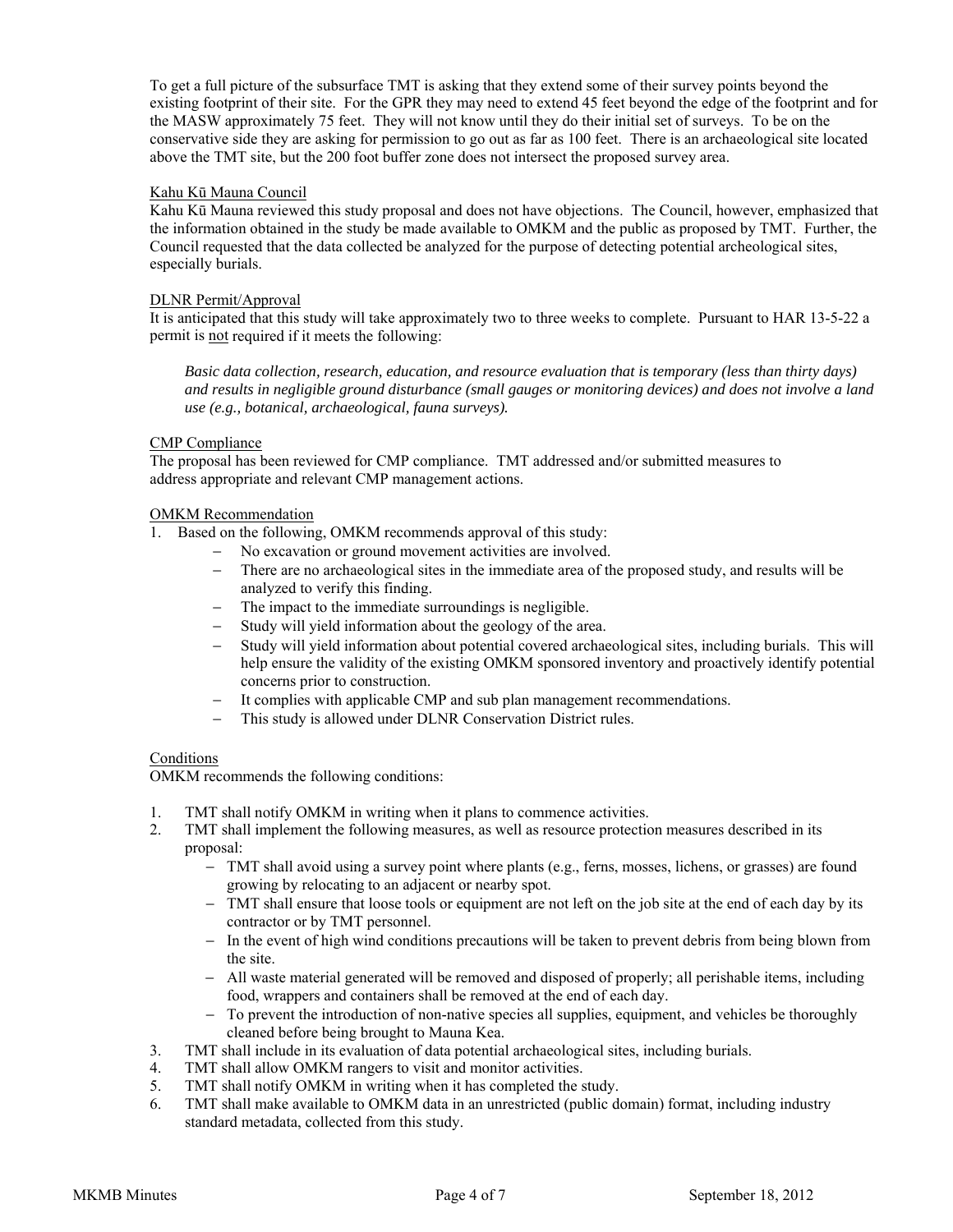## **Discussions**

Dr. Terry asked if spike mounted or platform mounted geophones would be used. Paul Gillett replied they will typically use platform mounted devices except where there is enough soil then the spike would work. Dr. Terry also asked that Don Thomas and Jim Kauahikaua be consulted prior to the study. Lisa Hadway agreed and was curious if this technology had applicability in looking for permafrost or water. Dr. Terry then asked if it was realistic to avoid all plants including lichens as stated in the conditions. Mr. Gillett replied that it was.

Mr. Mooers asked what steps would be taken if TMT finds a void. Director Nagata stated if there is a potential burial then we would consult with SHPD as to how to proceed because our burial treatment plan has not yet been finalized or approved by the Burial Council.

Cory Harden asked if something is discovered would it change some of the conclusions in the environmental impact statement (EIS) or the conservation district use permit (CDUP). Director Nagata replied if the results show it is not stable we would have to revisit this, but we will wait for the data to see what needs to be done before TMT moves forward. TMT can move forward with the study, but cannot move forward with construction unless they have a permit.

Hanalei Fergerstrom asked how deep the GPR is capable of penetrating. Mr. Gillett replied the GPR will probably go about 30 feet and could go as much as 60 feet. The MASW potentially can go deeper. However, they do not believe that they are going to get any more than  $30 - 60$  feet.

Edwin Miranda inquired if the GPR equipment can be used on this type of soil and if TMT had an idea of how fast they might be moving through a track of certain soils. Mr. Gillett was not sure he could answer the question. It is common to use the GPR and MASW for a variety of circumstances. It has been done on the summit of Mauna Kea before. For example, Gemini did GPR on the summit in the early 90s where their facility is now. Mr. Miranda believes moving equipment such as the GPR on certain slopes is likely to create some sort of ground disturbance. He is a former soil conservationist and has some idea of the soils on the mountain. He has walked on the mountain and believes he knows the type of soils where burials are likely to occur.

Mr. Gillett commented that this area is a lava flow and basically hard rock and not loose cinders. He confirmed that the survey area would only be for the proposed TMT site and not the whole mountain.

# Action

It was moved by Ron Terry and seconded by Herring Kalua to accept OMKM's recommendation to approve this study and allow the applicant to proceed with additional conditions as amended. The motion was carried unanimously.

**C. Preliminary Working Drafts of CR-7 and CR-9 of the Comprehensive Management Plan – Information Only**  As called for in the CMP, which was approved by the Board of Land and Natural Resources in 2009, Director Nagata discussed with Kahu Kū Mauna on the following items:

## *CR-7: Kahu Kū Mauna shall take the lead in determining the appropriateness of constructing new Hawaiian cultural features.*

We looked at: 1) Conservation District Rules and the definition of "land use" which includes the placement or erection of any solid material on land if that material remains on the land more than thirty days, or causes a permanent change in the land area; Natural Area Reserves (NAR) policy which prohibits removal, damage, or disturbance of any geological or paleontological features or substance; or to engage in any construction or improvement; and Historic Preservation law which states it is a civil and administrative violation for any person to take, appropriate, excavate, injure, destroy or alter any historic properties.

Taking DLNR policies into consideration, it is suggested that new cultural features can be placed on Mauna Kea, but there should be a system where an individual would notify the Office. The purpose for a system is to know where they are located to protect them as opposed to someone who is just putting up something with no purpose or cultural reason for doing so.

Suggested guidelines for erecting and maintaining new cultural features:

- 1. New features be placed about 100 yards from the road to prevent copycat activities.
- 2. New features can be made of natural materials from the area, but they cannot take materials from existing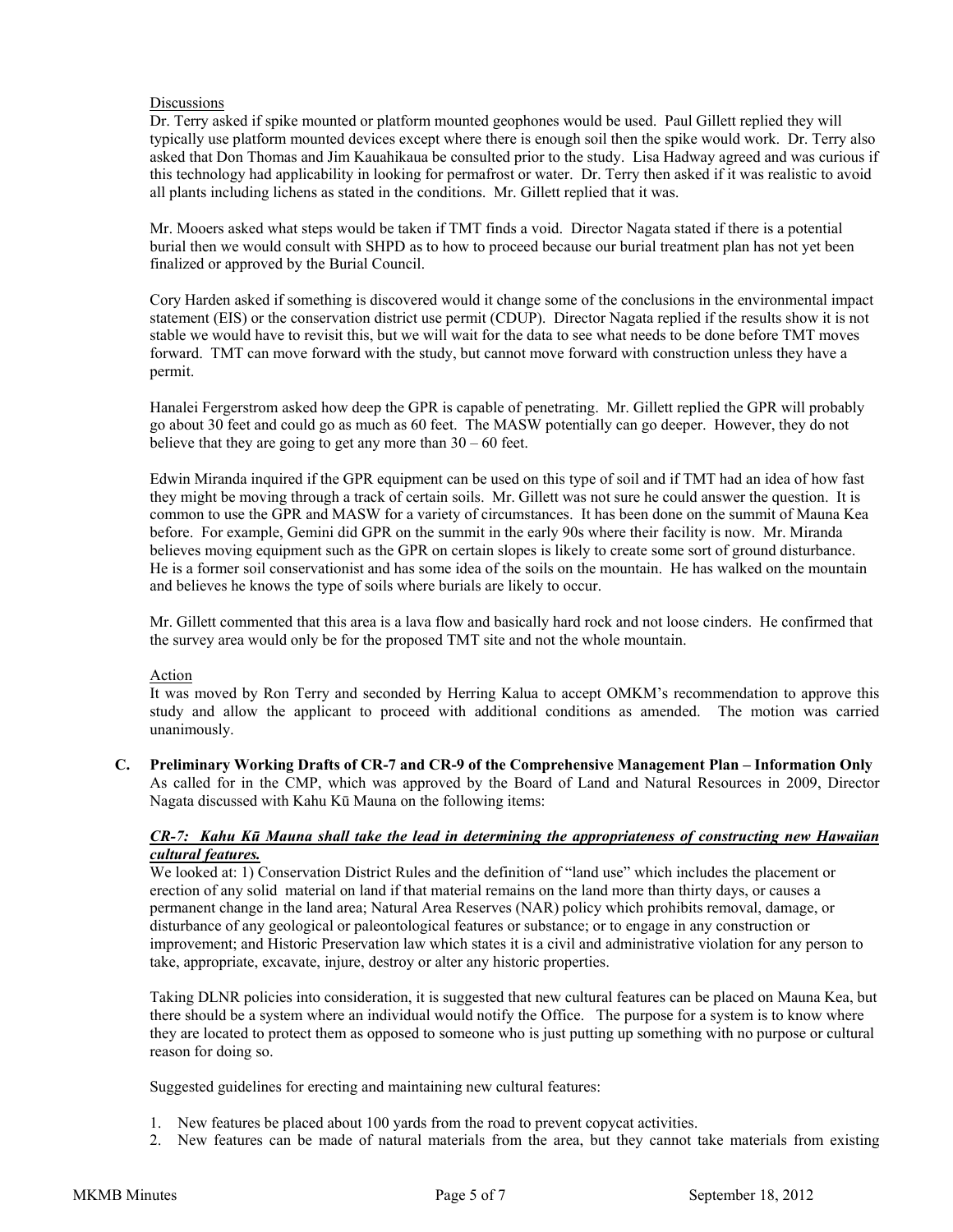historic sites.

- 3. They are to be maintained by those who erected them.
- 4. If any of these features has been disturbed or damage, we will notify the individual(s).
- 5. If the individual(s) do not respond to OMKM or cannot be reached, we will have the opportunity remove these features after 60 days.
- 6. We will not allow soil, sand, animals or animal parts, or any seed bearing plants.
- 7. Man made articles or any floral items left at the site will be removed after 10 days.

### *CR-9: A management policy for culturally appropriateness of building ahu or "stacking of rocks"*

In discussions with Kahu Kū Mauna it is believe that creating ahu is based on traditions and is a cultural site. Therefore, ahu should not be included in CR-9, but rather the simple act of stacking of rocks should be included and that it not be permitted. There is concern about copycat behavior. We do not wish to see something that is happening in Kona (e.g., white coral on black lava creating designs), nor do we wish to see people moving rocks around to create a design. This has occurred on the summit. Those types of activities should be discouraged.

The next step is taking these talking points out to the Native Hawaiian community for their comment and input.

### Discussions

Mr. Miranda asked if these features will be basically Hawaiian type of features. The mountain is attached to Hawaiians and he cannot see anything else, like putting a Portuguese sweetbread stove up there. He suggested keeping it only to Hawaiian cultural things. Director Nagata stated they have defined cultural features as Native Hawaiian cultural features. Dr. Terry understands that this would not allow tourists to come up there and create their own site.

Mr. Miranda asked if other rocks will be allowed to come onto the mountain, such as from the beach. He does not think that would be an appropriate thing to. It might confuse history 300 years from now. Mr. Baybayan, as a representative of Kahu Kū Mauna, stated it is the policy of the Council not to allow any type of foreign rock to be introduced.

Tom Chun, currently a teacher of physics and astronomy and a Native Hawaiian, stated what he is hearing is respect for our kupuna. He also recognizes our culture is dynamic and if there are people who have a reason to go up and create an ahu we should not say our culture ends here. However, the problem is in the permitting process and who is going to enforce it. Director Nagata thanked Mr. Chun for his comment and stated we would be more than happy to have him participate because these are the kind of comments we would like to have addressed. She added we are also in the process of developing administrative rules for Mauna Kea.

Pua Case stated whoever is doing this geotechnical study to please make sure they have an accurate and comprehensive map of actual sites in the area. If she feels the ahu needs to be up there and she feels the mana and the mountain is telling her to do so, she will follow what the mauna tells her.

Chair Taniguchi asked Ms. Case, "If a tourist from Minnesota comes, puts up rocks over there and stacking it in any way, would that be okay with you?" Ms. Case's response was if Poliahu or Moʻoinanea or Wākea told that person to do that then it would be alright with her. Chair Taniguchi stated what we are trying to stress is the issue of avoiding copycat behavior. Chair Taniguchi stated we respect what you want to do, but when somebody from New York or Minnesota comes and sees what you did and copies that, is that okay with you? He felt it would be disrespectful of her and what she was doing.

Mr. Miranda felt Ms. Case brought up a good point. The spirits talk to everybody or it talks to only a few of us. If they are going to do any of these things, he feels that OMKM should document who is putting things up there, approve it, including the site selection, as well as the person's intent. Some might slip through the cracks, but at least we would know who these people are and whether it is mana or just fashionable. Mr. Fergerstrom felt there may be occasions when ocean rocks need to go up to the mountain. Certainly we can work within some kind of framework.

Mr. Baybayan stated the recommendation was to move the word ahu to CR-7 which covers cultural features. There is a distinction between the stacking of rocks and the construction of a cultural feature.

Dr. Terry stated this is an information only item and we are not taking action on this. This is a first draft and this meeting illustrates the need for a lot of voices to be heard. He would encourage the Office to have good outreach for this and invite comments.